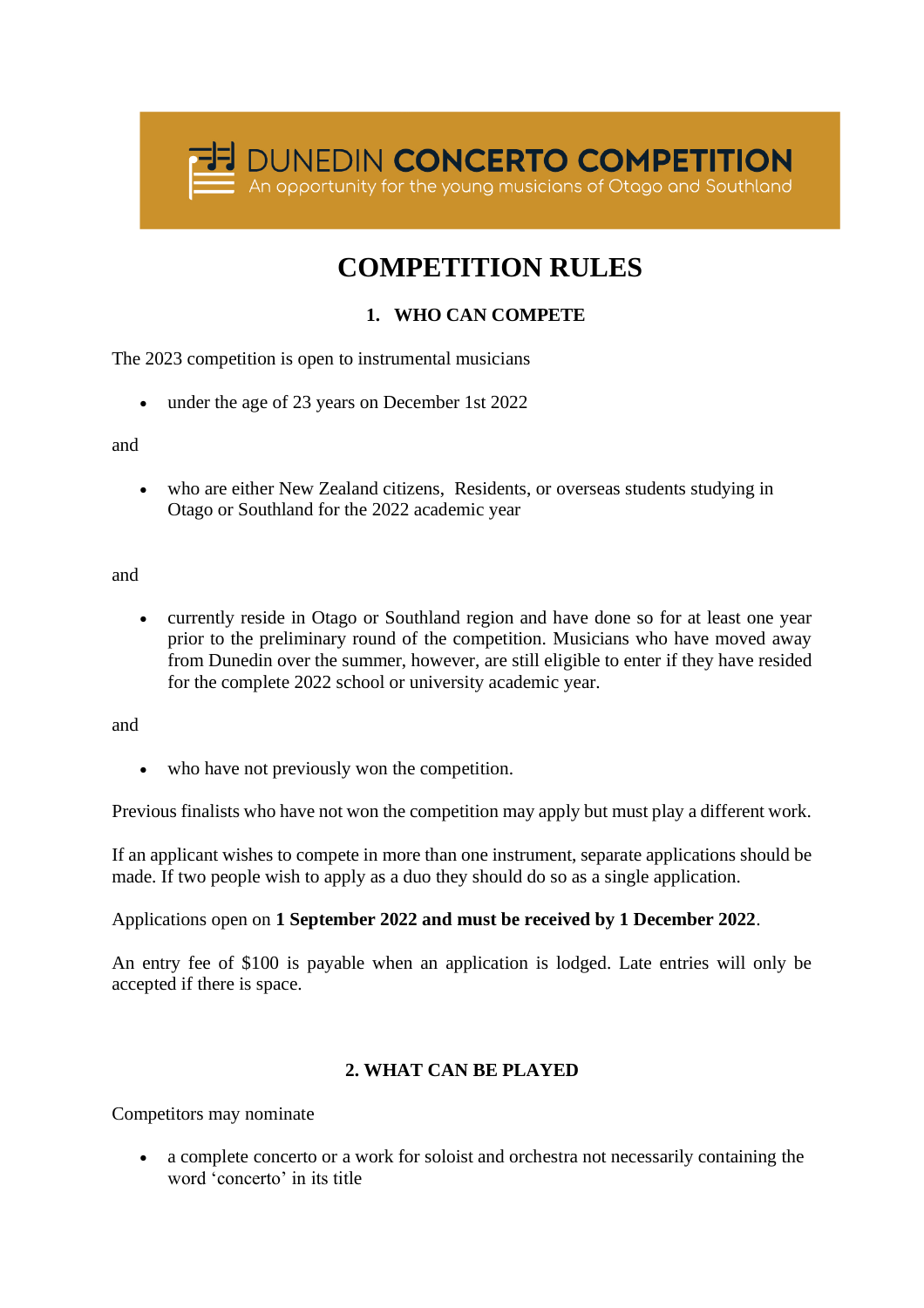• a complete movement, or complete movements from a concerto or work for soloist and orchestra.

with the proviso that the total length should not normally exceed **23 minutes**.

The Dunedin Concerto Committee reserves the right to decline any work if for any reason it is considered to be unsuitable. This may be due to the length of the composition or the nature of the orchestral accompaniment (if the orchestral accompaniment is particularly complex or requires an unusual or large orchestra or exceptional amount of rehearsal) or if the cost is prohibitive to obtain the parts or to pay performance royalties. If a work is declined, the competitor will have the choice either to choose another work or withdraw the application and receive a refund. Competitors may not change their nominated concerto once their entry has been accepted but may change movements selected for the preliminary round up to **10 January.**

A scanned PDF copy of the work in piano reduction must be emailed to the Competition Administrator at the time the entry is submitted.

Applicants should contact the Competition Administrator if they have any query about these rules or about the suitability of a work.

## **3. PRELIMINARY ROUND**

The preliminary sessions will be held from **Thursday 2 March to Sunday 5 March 2023** at the Marama Hall, University of Otago The number of sessions will depend on the number of entries received.

Competitors will be required to play, with piano accompaniment, their work of choice. This performance may include cuts to the orchestral tutti sections at the discretion of the accompanist. The time limit of 23 minutes applies to the original version of the work in its uncut form.

If the work to be performed is in copyright (including an edition), one original (not photocopied or computer-printed) copy must be shown to the Administrator before the work is performed. In the case of purchased digital editions, a receipt documenting the purchase should be supplied.

At least four weeks before the preliminary round competitors will be notified of the day and time allotted to them. No alteration will be permitted to the order of performance except for unexpected or exceptional circumstances. However, in the event of late withdrawals, minor alterations to the time of performance may be altered within the same day. Competitors must report to the Reception area at least half an hour prior to their time of performance. Depending on the number of entries, a semifinal recall session may be arranged for the Sunday evening. At the conclusion of the preliminary round, and at the discretion of the adjudicators, 3 finalists will be selected to perform in the final with an orchestra in a public concert.

or